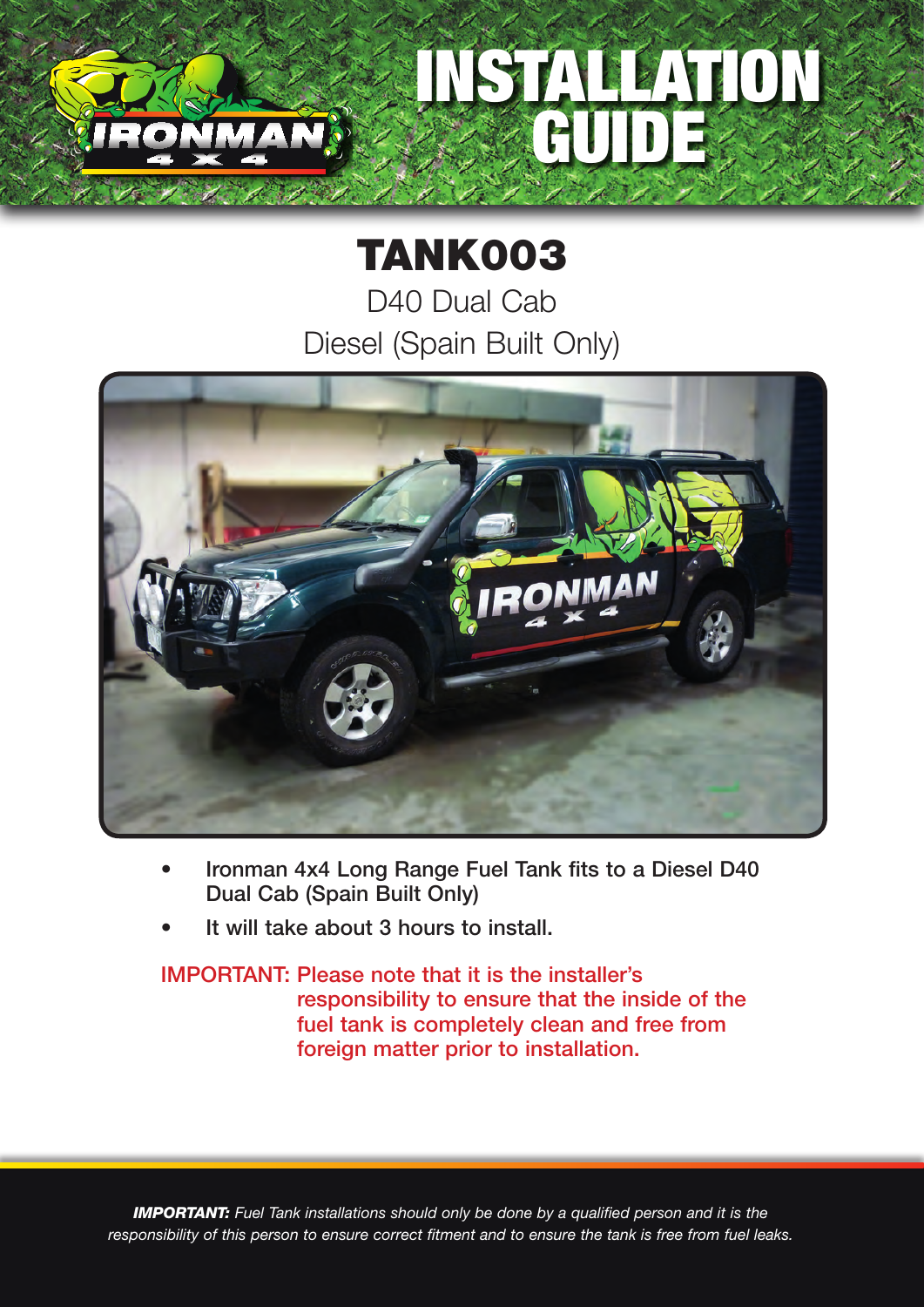- 1. Before installation check fuel tank application is compatible with your vehicle.
- 2. Remove factory fuel filler neck and hoses, fuel tank and heat shield over front of fuel tank.



4. Remove fuel pickup/ sender assembly from original fuel tank and fit to Ironman tank using O-Ring, clamp ring and bolts provided.

NOTE: Care must be taken when fitting sender to ensure float does not foul on internal tank baffle.







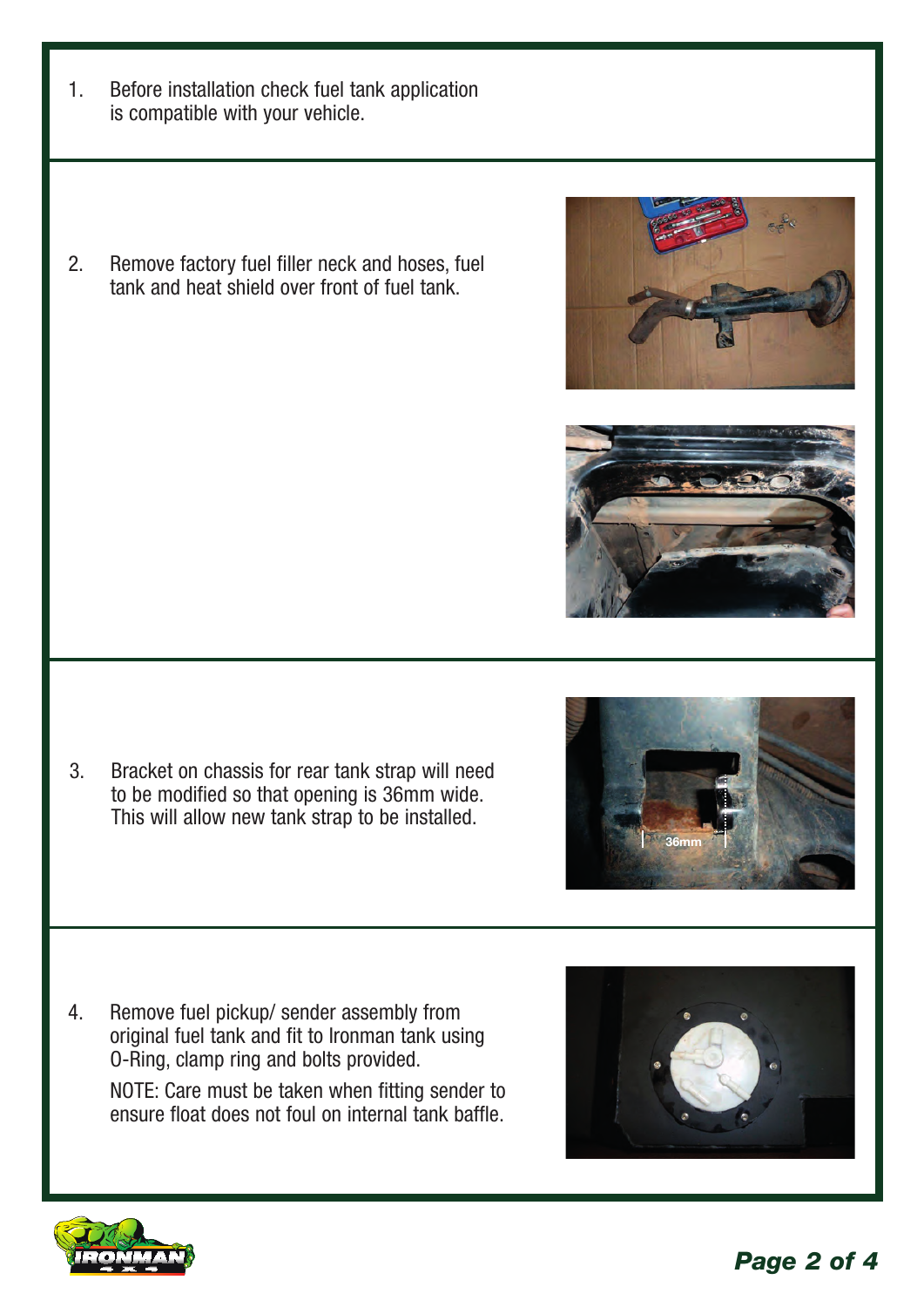Carefully remove factory breather hose from fitting at fuel sender. Attach breather hose to fitting and connect to tank breather as shown.

5. Fit tank breather to fuel tank using bolts provided.

6. Remove heat shield from front of original fuel tank and fit to new tank.

7. Lift fuel tank into position and reconnect fuel sender wires, take care not to crush wires and hoses as tank is being raised into position.

Secure tank using straps provided. Reconnect pickup and return lines and refit breather to chassis.

8. If vehicle has factory tub, modify and fit fuel filler as shown. If vehicle has tray, modify and fit fuel filler as required.

Fuel Filler - 95mm (From plate)

Fast Fill Breather - 35mm (From plate)